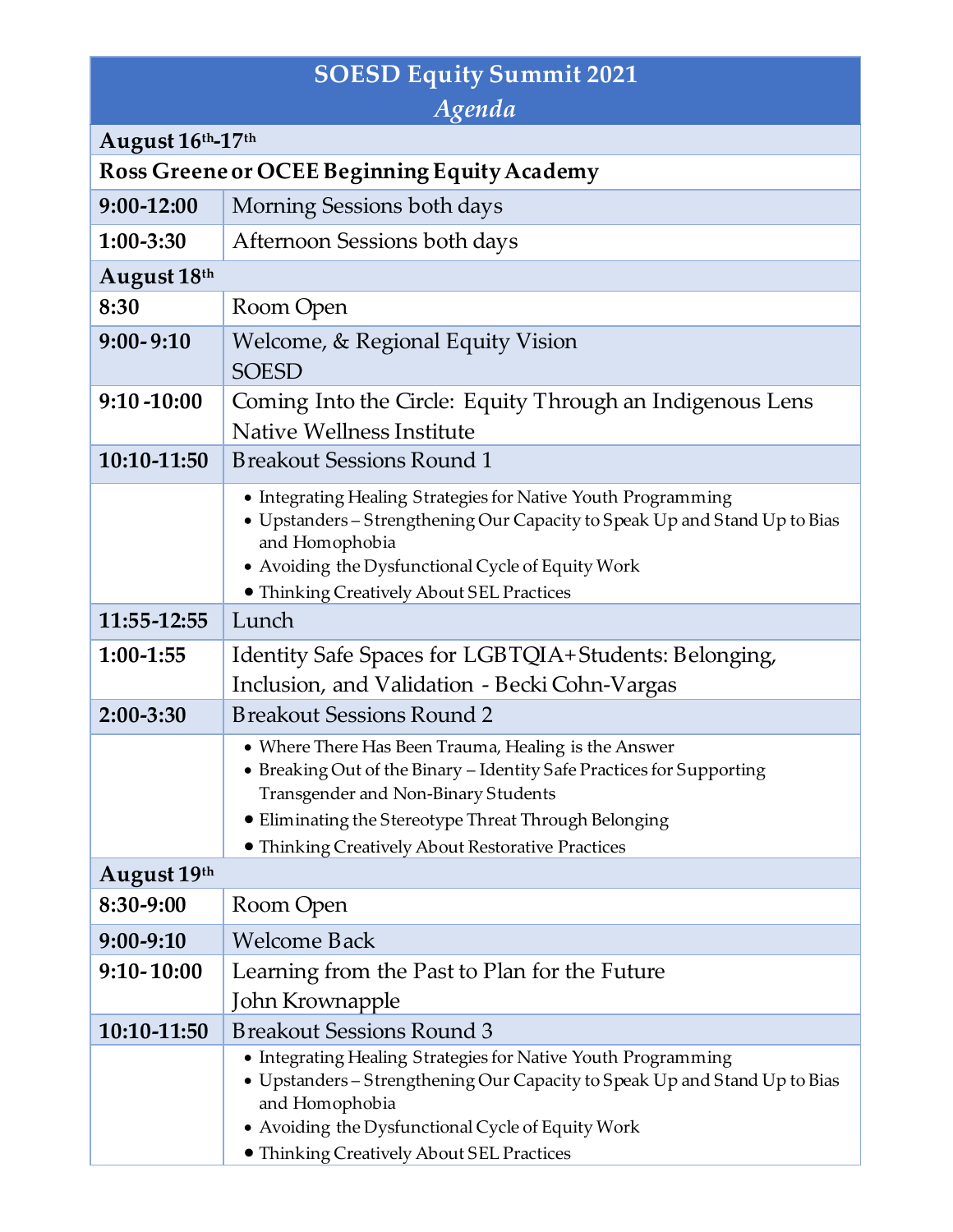| 11:55         | Lunch                                                                                                                                                                                                                         |  |
|---------------|-------------------------------------------------------------------------------------------------------------------------------------------------------------------------------------------------------------------------------|--|
| $1:00-1:55$   | How Healing Centered Practices Promote Equity & Favorable<br>Outcomes for Students -Dr. William Blake                                                                                                                         |  |
| $2:00 - 3:30$ | <b>Breakout Sessions Round 4</b>                                                                                                                                                                                              |  |
|               | • Where There Has Been Trauma, Healing is the Answer<br>• Breaking Out of the Binary - Identity Safe Practices for Supporting<br>Transgender and Non-Binary Students<br>• Eliminating the Stereotype Threat Through Belonging |  |
|               | • Thinking Creatively About Restorative Practices                                                                                                                                                                             |  |

| August 20th Practical Session with yearlong Cohorts/Teams |               |                                                                                                                                                                                                                                                                                                                                                                                                                                            |  |  |
|-----------------------------------------------------------|---------------|--------------------------------------------------------------------------------------------------------------------------------------------------------------------------------------------------------------------------------------------------------------------------------------------------------------------------------------------------------------------------------------------------------------------------------------------|--|--|
| 8:30                                                      | Welcome       |                                                                                                                                                                                                                                                                                                                                                                                                                                            |  |  |
| 9:00-9:50                                                 | Round 1       | • Equity Coaching (2-part)<br>• Are we doing enough to prevent systemic racism in<br>Spec. Ed.?<br>• Restorative Justice in Schools<br>• Creating a Gender Inclusive Elementary Classroom<br>• From Access to Equity Supporting Diverse Students (3-<br>part)                                                                                                                                                                              |  |  |
| 10:00-10:50                                               | Round 2       | • Collective Wellbeing: Promoting resilience and equity in<br>organizations Two Part Session<br>• Tribal History/Shared History SB13 (Two Part Session)<br>• With Decades of National and State Data Demonstrating<br>Disproportionality it is Not a Question of 'If' but "Why".<br>Continued from Prior Session:<br>o Equity Coaching<br>O From Access to Equity: Supporting Diverse Students' Success in Advanced<br>High School Classes |  |  |
| 10:50-11:10                                               | <b>B</b> reak |                                                                                                                                                                                                                                                                                                                                                                                                                                            |  |  |
| 11:10-12:00                                               | Round 3       | • Equity in Grading Practices<br>• Special Education Assessment Practices that Over-<br>Identify, Under-Identify and Misidentify Students of<br>Color.<br>Continued from Prior Session:<br>o Collective Wellbeing: Promoting resilience and equity in organizations<br>o Tribal History/Shared History SB13<br>O From Access to Equity: Supporting Diverse Students' Success in Advanced<br>High School Classes                            |  |  |
| 12:00-1:00                                                | Lunch         |                                                                                                                                                                                                                                                                                                                                                                                                                                            |  |  |